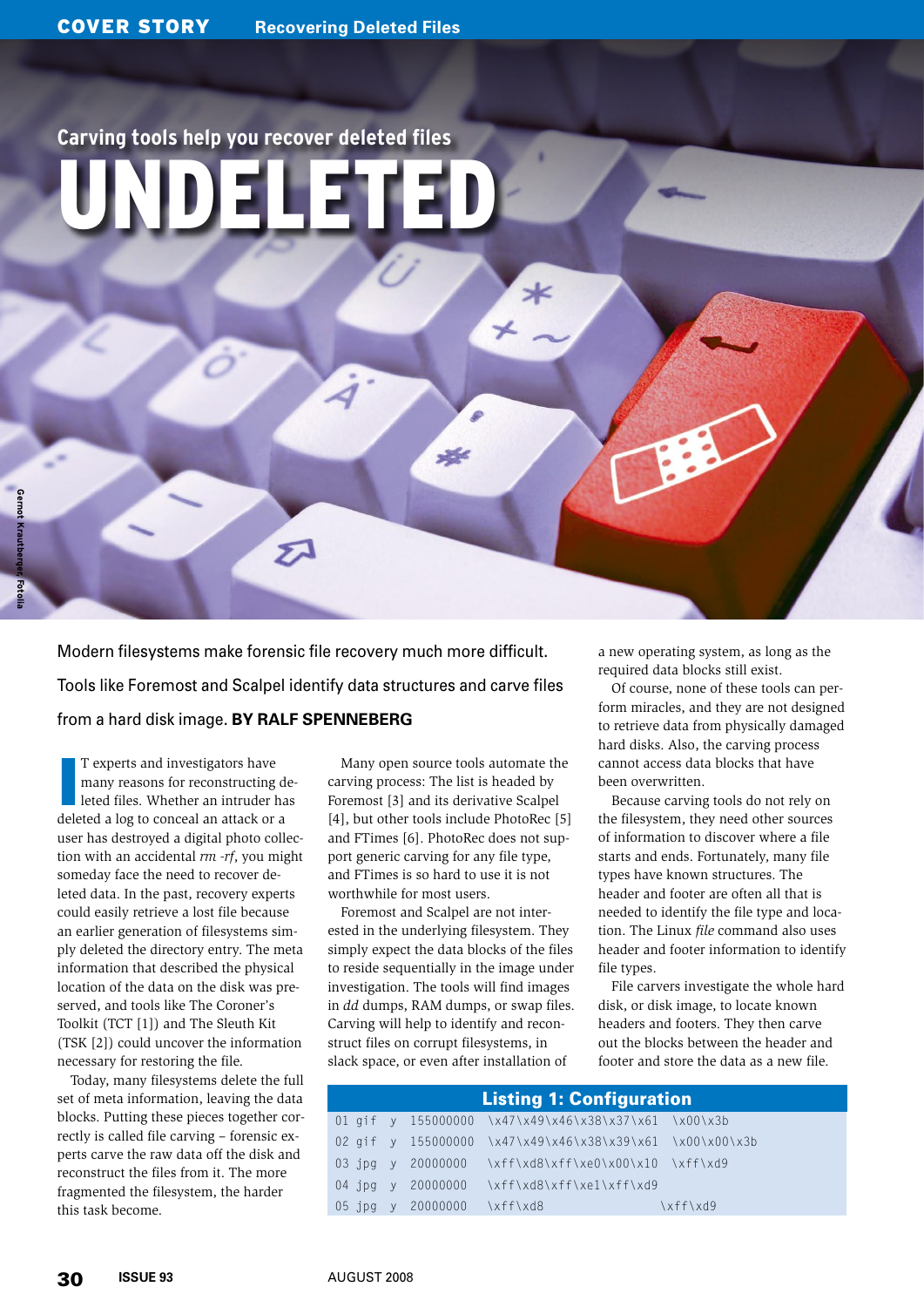

**Figure 1: File carvers ignore the filesystem and carve the images directly from data blocks. In cases of fragmented files, the carver returns an imperfect photo, but this image might be sufficient to identify the subject.**

Some file types do not possess unique footers. Carvers will at least guess where the file ends on the knowledge of where the next header starts. Of course, any amount of unidentified data could reside between the end of the file and the next header.

To avoid collecting unnecessary junk data, carving programs allow users to set maximum file sizes. Unfortunately, headers and footers are often short, which leads to numerous false positives.

Image formats are an exception. For example, each JPEG file starts with a byte sequence of *0xFFD8*, typically followed by *0xFFE00010*. File carvers are thus very good at identifying JPEG images. However, if some blocks have been overwritten, or if the file is fragmented, the tools will restore only a part of the file at best (Figure 1).

#### Foremost and **Scalpel**

Jesse Kornblum and Kris Kendall from the United

States Air Force Office of Special Investigations developed Foremost in March 2001 as a tool for analyzing and recovering deleted files. The Foremost carving tool is inspired by an earlier program called CarvThis, which was created back in 1999 by Defense Computer Forensic Lab but never released to the general public. Foremost is now open source, and Nick Mikus maintains the source code after giving the program a major boost in the scope of his Master's degree.

Golden G. Richard III developed a separate program dubbed Scalpel based on Foremost 0.69. For a long time, Scalpel was regarded as an advanced tool. Some sources even claim that the Foremost developers recommend Scalpel themselves [7]. To be more accurate, both projects are under active development. Although Scalpel was far superior to its predecessor in 2005 – with the ability to analyze images around 10 times faster – Foremost has caught up recently

# **HOT OFF**  THE PRESS!

### Completely Completely Revised and Revised and Updated for Updated for Hardy Heron LTS Hardy Heron LTS

THE EXPERT'S VOICE IN OPEN SOURCE

Juntu

Beginning

THIRD EDITION **Jubuntu** 

Apress

Keir Thomas and Jaime Sicam

Keir Thomas and Jaime Sicam 978-1-59059-991-4 768 pages | \$39.99 US

Apress

For more information about Apress titles, please visit **www.apress.com**

Don't want to wait for the printed book? Order the eBook now at **http://eBookshop.apress.com**!

oress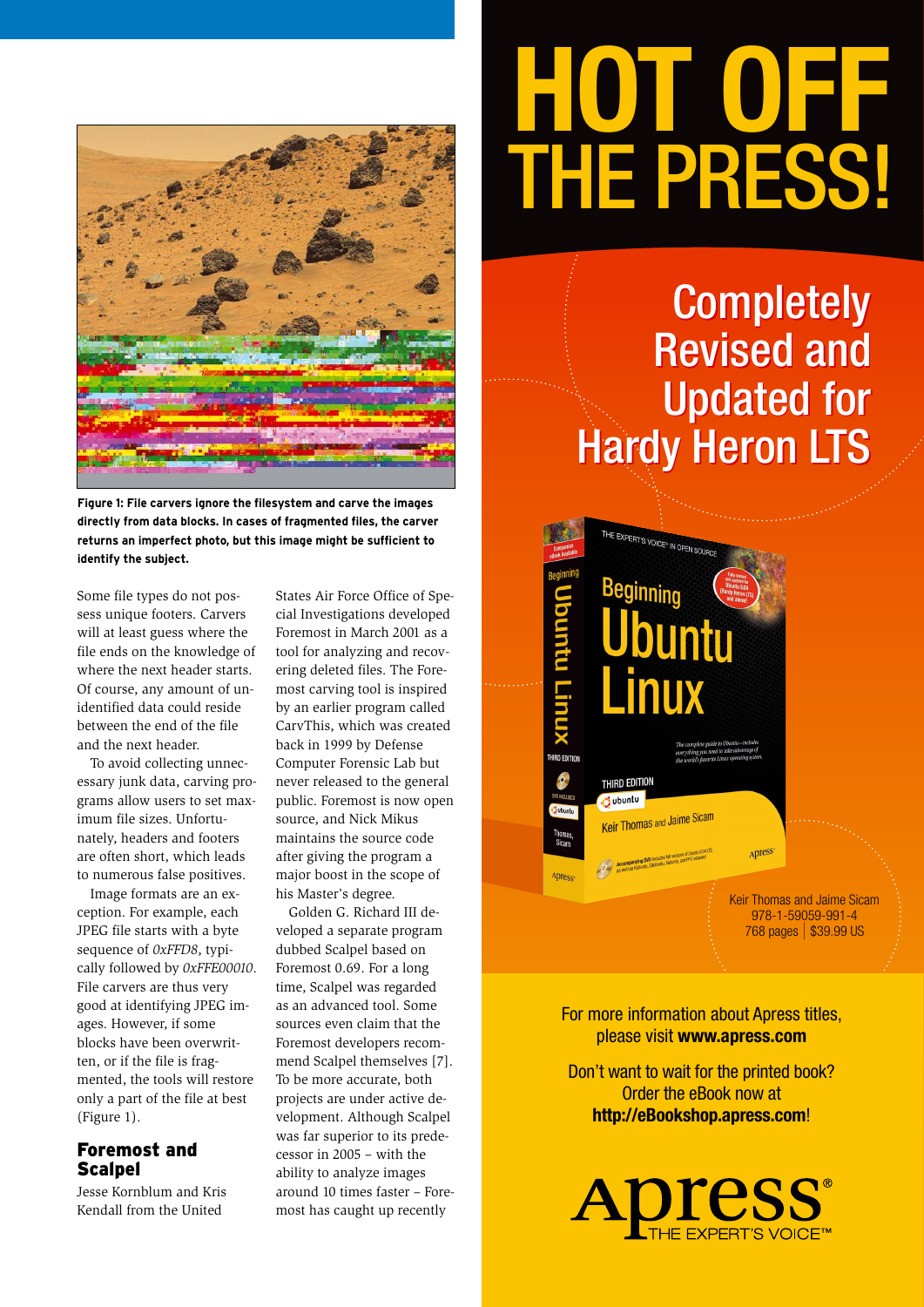|                |                                                                | <b>Listing 2: Foremost Run</b>                  |      |
|----------------|----------------------------------------------------------------|-------------------------------------------------|------|
|                | 01 Foremost version 1.5.3 by Jesse Kornblum, Kris              | 20 $\lceil \ldots \rceil$                       |      |
|                | Kendall, and Nick Mikus                                        | $21\,20:$<br>00045015.zip<br>274 KB<br>23047680 |      |
|                | 02 Audit File                                                  | 00007982.png<br>6 KB<br>$22\;21:$<br>4086865    |      |
| 0 <sub>3</sub> |                                                                | $(1408 \times 1800)$                            |      |
|                | 04 Foremost started at Sat Feb 9 18:36:29 2008                 | 23 22: 00033012.png<br>69 KB<br>16902215        |      |
|                | 05 Invocation: ./foremost $-v$ $\overline{1}$ $\overline{1}$ / | $(1052 \times 360)$                             |      |
|                | dfrws-2006-challenge.raw                                       | 24 23: 00035391.png 19 KB<br>18120696           | (879 |
|                | 06 Output directory: /linux-magazin/foremost/                  | x 499                                           |      |
|                | foremost-1.5.3/output_Sat_Feb_9_18_36_29_2008                  | 25 24: 00035431.png 72 KB<br>18140936           |      |
|                | 07 Configuration file: /linux-magazin/foremost/                | $(1140 \times 540)$                             |      |
|                | foremost-1.5.3/foremost.conf                                   | $26 *$                                          |      |
|                | 08 Processing: /dfrws-2006-challenge.raw                       | 27 Finish: Sat Feb 9 18:36:32 2008              |      |
|                |                                                                | 28                                              |      |
|                | 10 File: /dfrws-2006-challenge.raw                             | 29 25 FILES EXTRACTED                           |      |
|                | 11 Start: Sat Feb 9 18:36:29 2008                              | 30                                              |      |
|                | 12 Length: 47 MB (49999872 bytes)                              | $31$ jpg:= 11                                   |      |
| 13             |                                                                | $32 \text{ htm} := 5$                           |      |
|                | 14 Num<br>Name (bs=512) Size File Offset                       | $33 \text{ o}$ le: = 2                          |      |
|                | Comment                                                        | $34$ zip: = 3                                   |      |
| 15             |                                                                | $35 \text{ p} \text{n} \text{g} := 4$           |      |
| 160:           | 00003868.jpg<br>280 KB<br>1980416                              |                                                 |      |
| 171:           | 00008285.jpg<br>594 KB<br>4241920                              |                                                 |      |
| 182:           | $00011619.$ jpq<br>199 KB<br>5948928                           | 37                                              |      |
| 193:           | 00012222.jpg<br>6 MB<br>6257664                                | 38 Foremost finished at Sat Feb 9 18:36:32 2008 |      |
|                |                                                                |                                                 |      |

thanks to Nick Mikus, and it is actually superior to its derivative for some tasks.

Both Foremost and Scalpel use configuration files to specify which files to search for (Listing 1). The first column designates the file type and also specifies the file extension to add to any files the program finds. Files for which the case is relevant in the header and footer have a *y* in column two; this is *n* for all others. The next column defines the maximum file size, followed by the header byte sequence, and the footer byte sequence if it exists. The *\x* string introduces a byte in hexadecimal notation; the other possibilities are *\s* for a space and *?* as a wildcard for any character. Other options can follow at the end.

#### Fast Finder

Because of its origins, Scalpel uses the same configuration file as Foremost, although the two tools work differently internally. Both tools find more or less the same files, but there are some discrepancies in file identification. Forensic experts are thus well advised to use both programs.

Versions 0.9.1 and later of Foremost use a new approach to identifying ZIP, JPEG, Office, and other formats. The formats are implemented directly in Foremost, meaning that the program does not need header and footer information in the configuration file for the identification process. Foremost enables this new detection function if you set the *‑t* flag at the command line followed by the required file types:

foremost  $-I -t$  jpg,gif,pdf  $\triangleright$ ‑i imagefile

Supported formats are listed in Table 1. To enable all of these built-ins, just set the *‑t all* option. The previous command line also sets the *‑T* option to tell Foremost to write any files it finds to a directory that uses a name with a timestamp. This makes it easier to organize the forensic investigation, in that each new run writes its results to a new directory.

#### Space Requirements

The possibility of false positives means that the carver identifies a huge amount of data, so make sure you have enough free space on the target filesystem. The carving process doesn't necessarily require large amounts of copying. Virtual

filesystems, such as CarvFS [8], are designed to access the data directly from the original image. CarvFS, which is based on FUSE (Filesystem in Userspace), only expects the carving tool to provide a table that describes which files are available at which physical locations. The CarvFS filesystem originated with the Dutch police's Open Computer Fo-

| <b>INFO</b> |                                                                                                           |  |  |  |
|-------------|-----------------------------------------------------------------------------------------------------------|--|--|--|
| [1]         | The Coroner's Toolkit: http://www.<br>porcupine.org/forensics/tct.html                                    |  |  |  |
| [2]         | The Sleuth Kit:<br>http://www.sleuthkit.org                                                               |  |  |  |
| [3]         | Foremost: http://foremost.sf.net                                                                          |  |  |  |
| [4]         | Scalpel:<br>http://www.digitalforensicssolutions.<br>com/Scalpel/                                         |  |  |  |
| [5]         | PhotoRec: http://www.cgsecurity.<br>org/wiki/PhotoRec                                                     |  |  |  |
| [6]         | FTimes: http://ftimes.sourceforge.<br>net/FTimes/                                                         |  |  |  |
| [7]         | Foremost on the Forensics Wiki:<br>http://www.forensicswiki.org/wiki/<br>Foremost                         |  |  |  |
| [8]         | OCFA, The carve path zero-storage<br>library and filesystem: http://ocfa.<br>sourceforge.net/libcarvpath/ |  |  |  |
| [9]         | DFRWS carving challenge: http://<br>www.dfrws.org/2006/challenge/                                         |  |  |  |